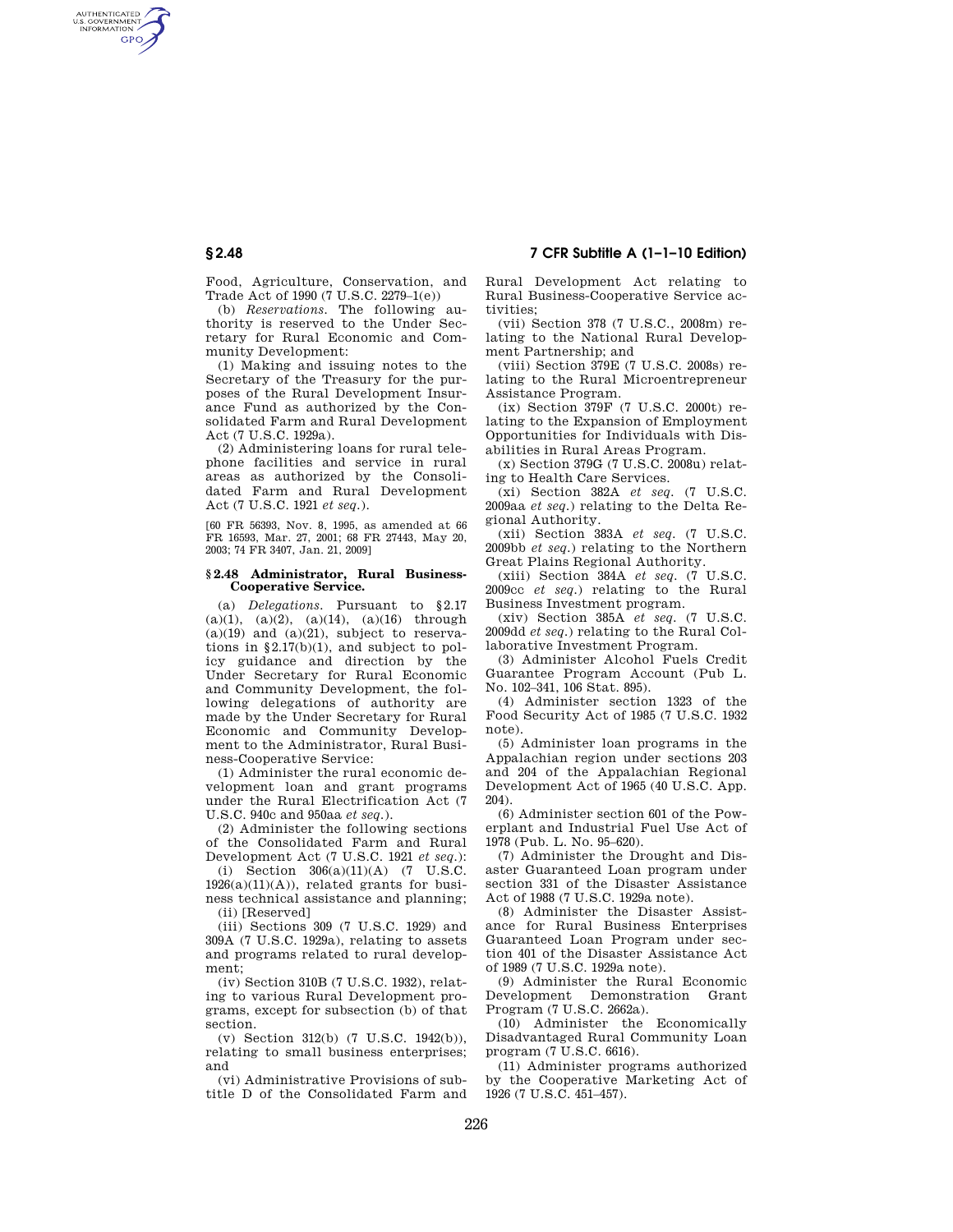# **Office of the Secretary, USDA § 2.48**

(12) Carry out the responsibilities of the Secretary of Agriculture relating to the marketing aspects of cooperatives, including economic research and analysis, the application of economic research findings, technical assistance to existing and developing cooperatives, education on cooperatives, and statistical information pertaining to cooperatives as authorized by the Agricultural Marketing Act of 1946 (7 U.S.C. 1621–1627).

(13) Work with institutions and international organizations throughout the world on subjects related to the development and operation of agricultural cooperatives. Such work may be carried out by:

(i) Exchanging materials and results with such institutions or organizations;

(ii) Engaging in joint or coordinated activities; or

(iii) Stationing representatives at such institutions or organizations in foreign countries (7 U.S.C. 3291).

(14) Collect, service, and liquidate loans made, insured, or guaranteed by the Rural Business-Cooperative Service or its predecessor agencies.

(15) Administer the Federal Claims Collection Act of 1966 (31 U.S.C. 3711 *et seq.*), and joint regulations issued pursuant thereto by the Attorney General and the Comptroller General (4 CFR chapter II), with respect to the claims of the Rural Business-Cooperative Service.

(16) Administer responsibilities and functions assigned under the Defense Production Act of 1950, as amended (50 U.S.C. App. 2061 *et seq.*), and title VI of the Robert T. Stafford Disaster Relief and Assistance Act (42 U.S.C. 5195 *et seq.*), relating to rural development credit and financial assistance.

(17) With respect to land and facilities under his or her authority, exercise the functions delegated to the Secretary by Executive Order 12580, 3 CFR, 1987 Comp., p. 193, under the following provisions of the Comprehensive Environmental Response, Compensation, and Liability Act of 1980 (''the Act''), as amended:

(i) Sections 104 (a), (b), and  $(c)(4)$  of the Act (42 U.S.C. 9604 (a), (b), and (c)(4)), with respect to removal and remedial actions in the event of release

or threatened release of a hazardous substance, pollutant, or contaminant into the environment;

(ii) Sections  $104(e)$ –(h) of the Act (42 U.S.C.  $9604(e)$ –(h)), with respect to information gathering and access requests and orders; compliance with Federal health and safety standards and wage and labor standards applicable to covered work; and emergency procurement powers;

(iii) Section  $104(i)(11)$  of the Act  $(42)$ U.S.C. 9604(i)(11)), with respect to the reduction of exposure to significant risk to human health;

(iv) Section  $104(j)$  of the Act  $(42)$ U.S.C. 9604(j)), with respect to the acquisition of real property and interests in real property required to conduct a remedial action;

(v) The first two sentences of section 105(d) of the Act (42 U.S.C. 9605(d)), with respect to petitions for preliminary assessment of a release or threatened release;

(vi) Section 105(f) of the Act (42 U.S.C. 9605(f)), with respect to consideration of the availability of qualified minority firms in awarding contracts, but excluding that portion of section 105(f) pertaining to the annual report to Congress;

(vii) Section 109 of the Act (42 U.S.C. 9609), with respect to the assessment of civil penalties for violations of section 122 of the Act (42 U.S.C. 9622), and the granting of awards to individuals providing information;

(viii) Section 111(f) of the Act (42 U.S.C. 9611(f)), with respect to the designation of officials who may obligate money in the Hazardous Substances Superfund;

 $(ix)$  Section 113 $(k)$  of the Act  $(42)$ U.S.C. 9613(k)), with respect to establishing an administrative record upon which to base the selection of a response action and identifying and notifying potentially responsible parties;

 $(x)$  Section 116(a) of the Act (42 U.S.C.  $9616(a)$ , with respect to preliminary assessment and site inspection of facilities;

(xi) Sections 117 (a) and (c) of the Act  $(42 \text{ U.S.C. } 9617 \text{ (a) and (c))},$  with respect to public participation in the preparation of any plan for remedial action and explanation of variances from the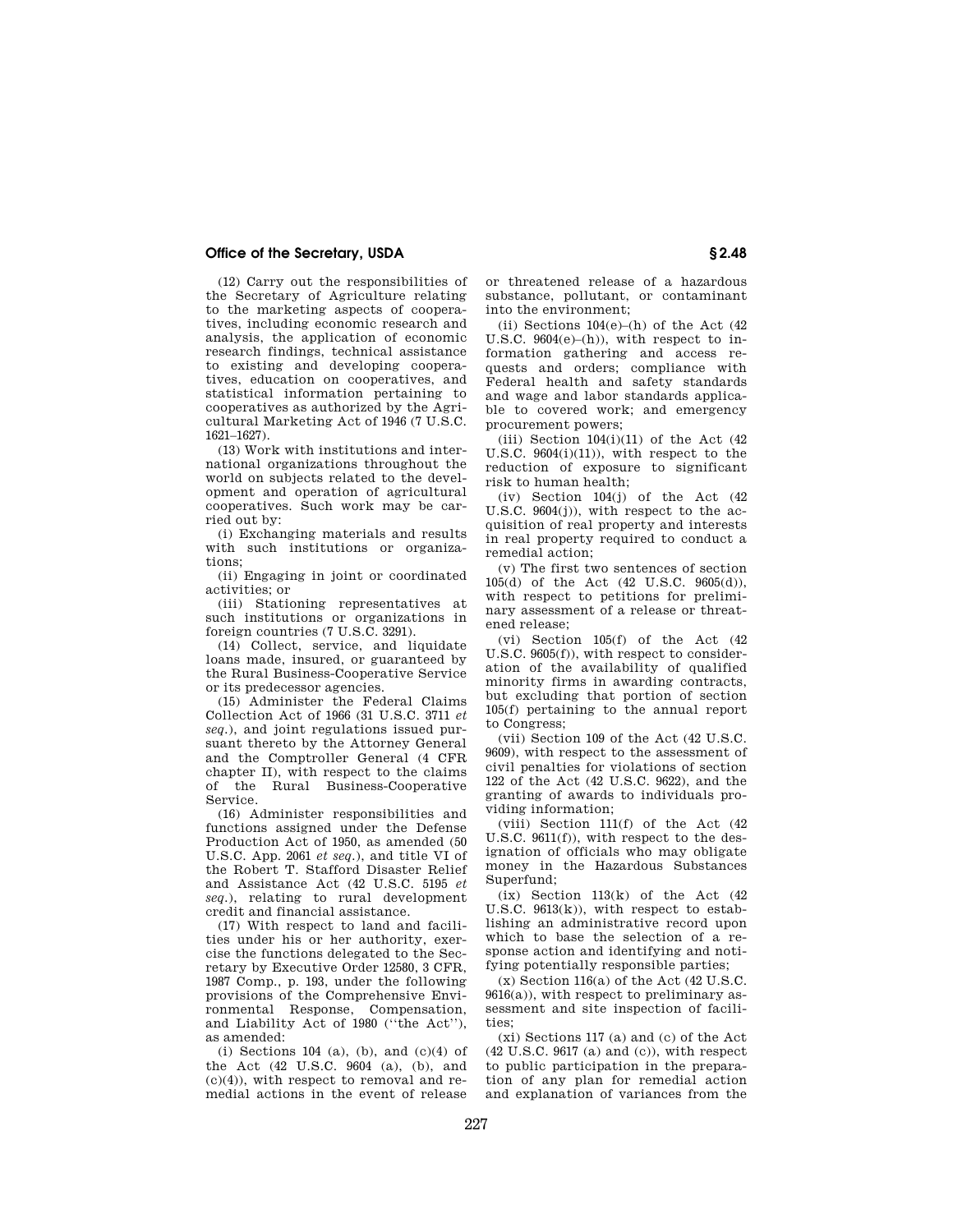final remedial action plan for any remedial action or enforcement action, including any settlement or consent decree entered into;

(xii) Section 119 of the Act (42 U.S.C. 9119), with respect to indemnifying response action contractors;

(xiii) Section 121 of the Act (42 U.S.C. 9621), with respect to cleanup standards; and

(xiv) Section 122 of the Act (42 U.S.C. 9622), with respect to settlements, but excluding section 122(b)(1) of the Act  $(42 \text{ U.S.C. } 9622(b)(1)),$  related to mixed funding agreements.

(18) With respect to facilities and activities under his or her authority, to exercise the authority of the Secretary of Agriculture pursuant to section 1– 102 related to compliance with applicable pollution control standards and section 1–601 of Executive Order 12088, 3 CFR, 1978 Comp., p. 243, to enter into an inter-agency agreement with the United States Environmental Protection Agency, or an administrative consent order or a consent judgment in an appropriate State, interstate, or local agency, containing a plan and schedule to achieve and maintain compliance with applicable pollution control standards established pursuant to the following:

(i) Solid Waste Disposal Act, as amended by the Resource Conservation and Recovery Act, as further amended by the Hazardous and Solid Waste Amendments, and the Federal Facility Compliance Act (42 U.S.C. 6901 *et seq.*);

(ii) Federal Water Pollution Prevention and Control Act, as amended (33 U.S.C. 1251 *et seq.*);

(iii) Safe Drinking Water Act, as amended (42 U.S.C. 300f *et seq.*);

(iv) Clean Air Act, as amended (42 U.S.C. 7401 *et seq.*);

(v) Noise Control Act of 1972, as amended (42 U.S.C. 4901 *et seq.*);

(vi) Toxic Substances Control Act, as amended (15 U.S.C. 2601 *et seq.*);

(vii) Federal Insecticide, Fungicide, and Rodenticide Act, as amended (7 U.S.C. 136 *et seq.*); and

(viii) Comprehensive Environmental Response, Compensation, and Liability Act of 1980, as amended by the Superfund Amendments and Reauthorization Act of 1986 (42 U.S.C. 9601 *et seq.*).

**§ 2.48 7 CFR Subtitle A (1–1–10 Edition)** 

(19) Administer in rural areas the process of designation, provision of monitoring and oversight, and provision of technical assistance for Empowerment Zones and Enterprise Communities pursuant to section 13301 of Pub. L. No. 103–66, Omnibus Budget Reconciliation Act of 1993 (26 U.S.C. 1391 *et seq.*).

(20) Provide leadership and coordination within the executive branch at the state and local level of Federal rural development program utilizing the services of executive branch departments and agencies and the agencies, bureaus, offices, and services of the Department of Agriculture in coordination with rural development programs of State and local governments (7  $U.S. C. 2204$ 

(21) Coordinate, at the state and local level, activities relative to rural development among agencies reporting to the Under Secretary for Rural Economic and Community Development and, through appropriate channels, serve as the coordinating agency for other departmental agencies having primary responsibilities, in coordination with rural development programs of State and local governments (7 U.S.C. 2204).

(22) Work with Federal agencies in encouraging the creation of local rural community development organizations. Within a State, assist other Federal agencies in developing means for extending their services effectively to rural areas and in designating pilot projects in rural areas (7 U.S.C. 2204).

(23) Conduct assessments to determine how programs of the Department can be brought to bear on the economic development problems of a State or local area and assure that local groups are receiving adequate and effective technical assistance from Federal agencies or from local and State governments in formulating development programs and in carrying out planned development activities (7 U.S.C. 2204b).

(24) Develop a process through which State, sub-state and local rural development needs, goals, objectives, plans, and recommendations can be received and assessed on a continuing basis (7  $U.S.C. 2204<sub>b</sub>$ 

(25) Prepare local or area-wide rural development strategies based on the